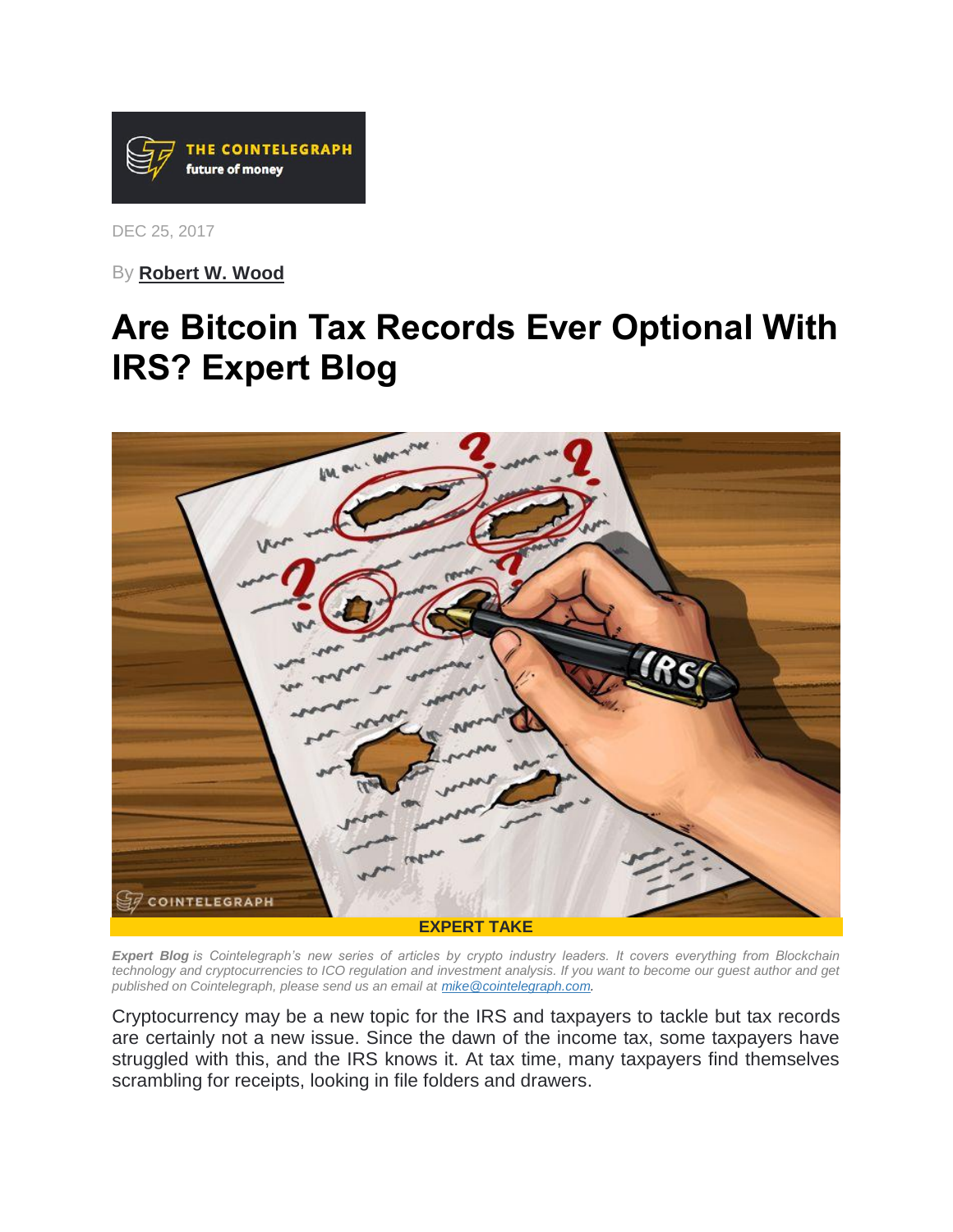These days, much of the looking is in computer files and with online services that you hope will still have the records you need. In fact, with large numbers of people placing increasing reliance on cloud services and similar types of records, the records problem today can actually be acuter than it was decades ago. There is much talk today about IRS [investigations, enforcement and audits.](https://cointelegraph.com/news/irs-hunt-for-cryptocurrency-isnt-going-away-expert-blog)

Yet when you come right down to it, our income tax system is largely one of selfassessment. We mostly do our own reporting, starting with self-reporting on our own tax returns. That is where it all begins, and to self-report, you need records. Besides, you need to be able to back up what you put on your tax return if you are asked.

Remember, you sign tax returns under penalties of perjury. Do not make up the numbers and do not estimate, except as a very last resort. In general, receipts and proof in tax matters are critical. In fact, the Internal Revenue Code and the Treasury Regulations are full of substantiation requirements. Receipts, invoices and canceled checks count big time.

If you are ever audited and you need to account for any capital gain, especially long-term where the tax rate is reduced, you may have to show documentation to prove your position. You need to be able to prove any tax basis you claim. You need to be able to prove your holding period too.

## **Keep a record**

The burden is always on you to keep documentation and perform recordkeeping. What if an exchange you are using suddenly goes out of business and disappears? You may suddenly not be able to get your records. That could mean not being able to establish your basis or your holding period.

That is one reason having a backup system of your own can make sense. However, you can keep it straight, try to keep good records of all your trading and investment activity. That is true with cryptocurrency or any other investment assets.

Downloading and exporting transaction details or copying it all down however works for you. Since purchases made with cryptocurrency are dispositions, keep a record of dates, amounts and details of those dispositions too. What happens though if there are holes in your records?

## **But if not...**

It isn't clear whether the [IRS will apply different standards](https://cointelegraph.com/news/crypto-prophets-from-1997-point-to-irs-showdown-expert-blog) to cryptocurrency records. However, the substantiation requirements are likely to be similar in this context to others. Fortunately, there are some positive historical cases in which taxpayers have won tax cases even though their records were downright lousy.

That is, sometimes, the lack of a receipt may not prevent you from claiming a deduction or even prevailing in court if you end up in a fight with the IRS. In fact, if you can't find your records or receipts, it is worth remembering the so-called Cohan Rule. This tax rule had its genesis in [Cohan v. Commissioner,](https://www.courtlistener.com/opinion/1543179/cohan-v-commissioner-of-internal-revenue/) 39 F.2d 540 (2d Cir. 1930).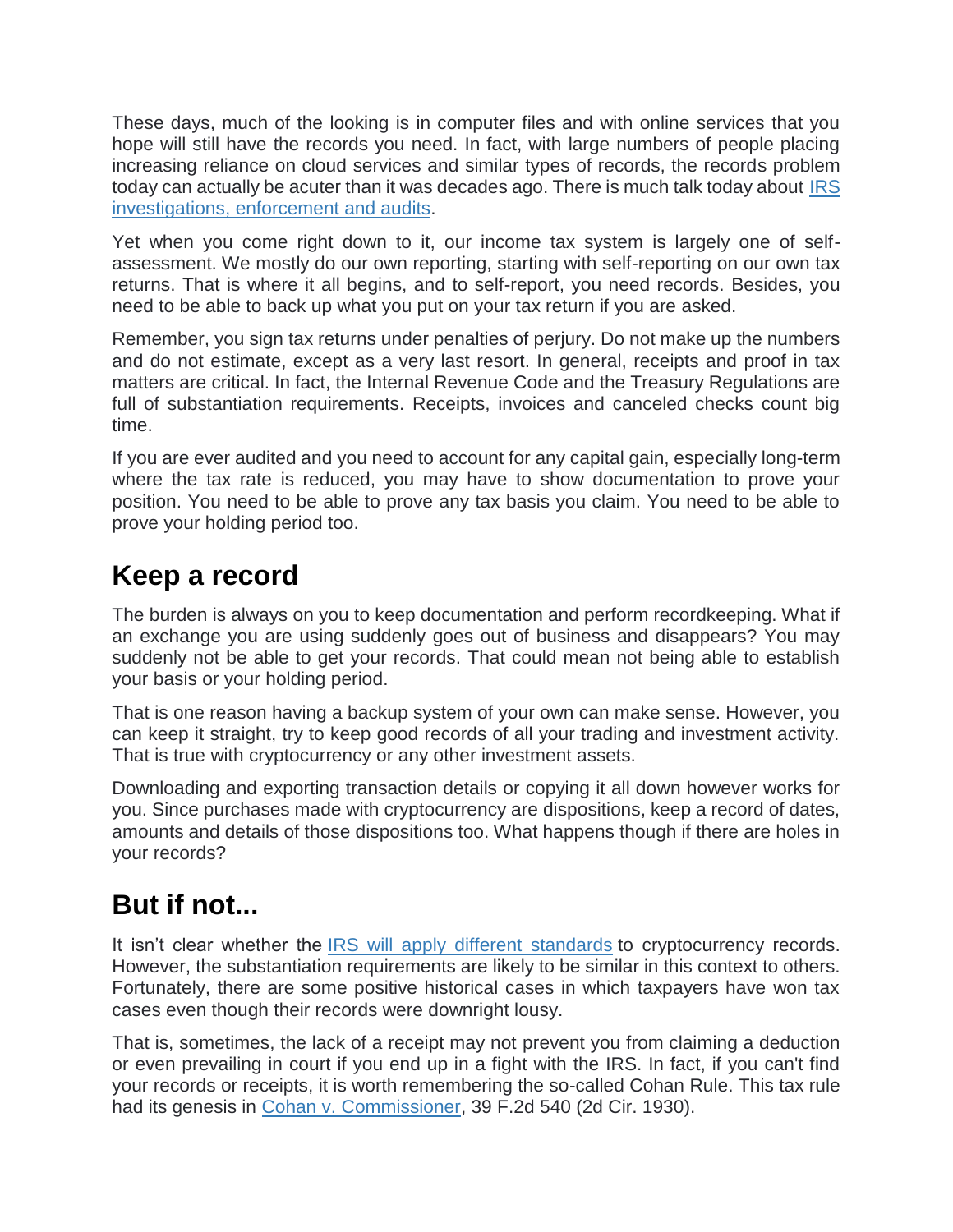George M. Cohan was an early Broadway pioneer, authoring such hits as "Give My Regards to Broadway" and "Yankee Doodle Boy." Cohan had a big appetite, and he spent money in a big way. His statue still stands in New York's Times Square. But the IRS disallowed many of Cohan's show business travel and entertainment expenses for lack of receipts.

You see, Cohan often paid cash, it seems and sometimes took dozens of people out for dinner. The IRS demanded receipts for proof, and Cohan didn't like being effectively called a liar. He also didn't like losing out on tax deductions. So, he took the IRS to the Board of Tax Appeals, the precursor to today's US Tax Court.

It upheld the IRS, receipts being the stock in trade of a tax system. However, Cohan would not give up and appealed to the Second Circuit Court of Appeals. There, the IRS thought it had a rock solid case, arguing for requiring rigidity in tax records. However, the Second Circuit rocked the IRS back on its heels by announcing what would come to be known as the Cohan Rule.

To this very day, it serves as an exception to stringent IRS recordkeeping requirements. It allows taxpayers to prove by "other credible evidence" that they actually incurred the expenses for deductible purposes. That means testimony can itself be enough, even if you have no receipts.

## **Cohan rule**

Will the Cohan Rule help and already suspicious IRS when it comes to Bitcoin or other digital currency? It is hard to say, but it would be a big mistake to think that you don't require receipts. You should never consider the Cohan Rule as a get-out-of-jail-free card when it comes to taxes or tax records.

In fact, the IRS still is lukewarm on this rule nearly 90 years after the case was decided. The IRS doesn't like it, and the Cohan Rule doesn't always work in court. The Cohan Rule has most classically been applied to travel and entertainment expenses.

However, it could apply to virtually any item not specifically subject to heightened substantiation requirements under the Tax Code or Treasury Regulations. There are special substantiation rules for certain travel and meal expenses, passenger automobiles, computers and cell phones. In those cases, the Cohan Rule can't apply.

The Cohan Rule does not permit a complete absence of substantiation. Rather it allows a different kind of substantiation. If you can convince the IRS by oral or written statements or other supporting evidence and can give a reasonable approximation of the expense, you may be entitled to the deduction despite your lack of documentation.

The Tax Court has applied the Cohan Rule to allow deductions for expenses for items such as education expenses, a beauty consultant's license fee, gambling losses, qualified research activities, the building and placement of signs, and a whole host of other expenses. Travel and entertainment expenses, however, are perhaps the most classic ones. Even charitable contributions have occasionally been allowed under the Cohan Rule.